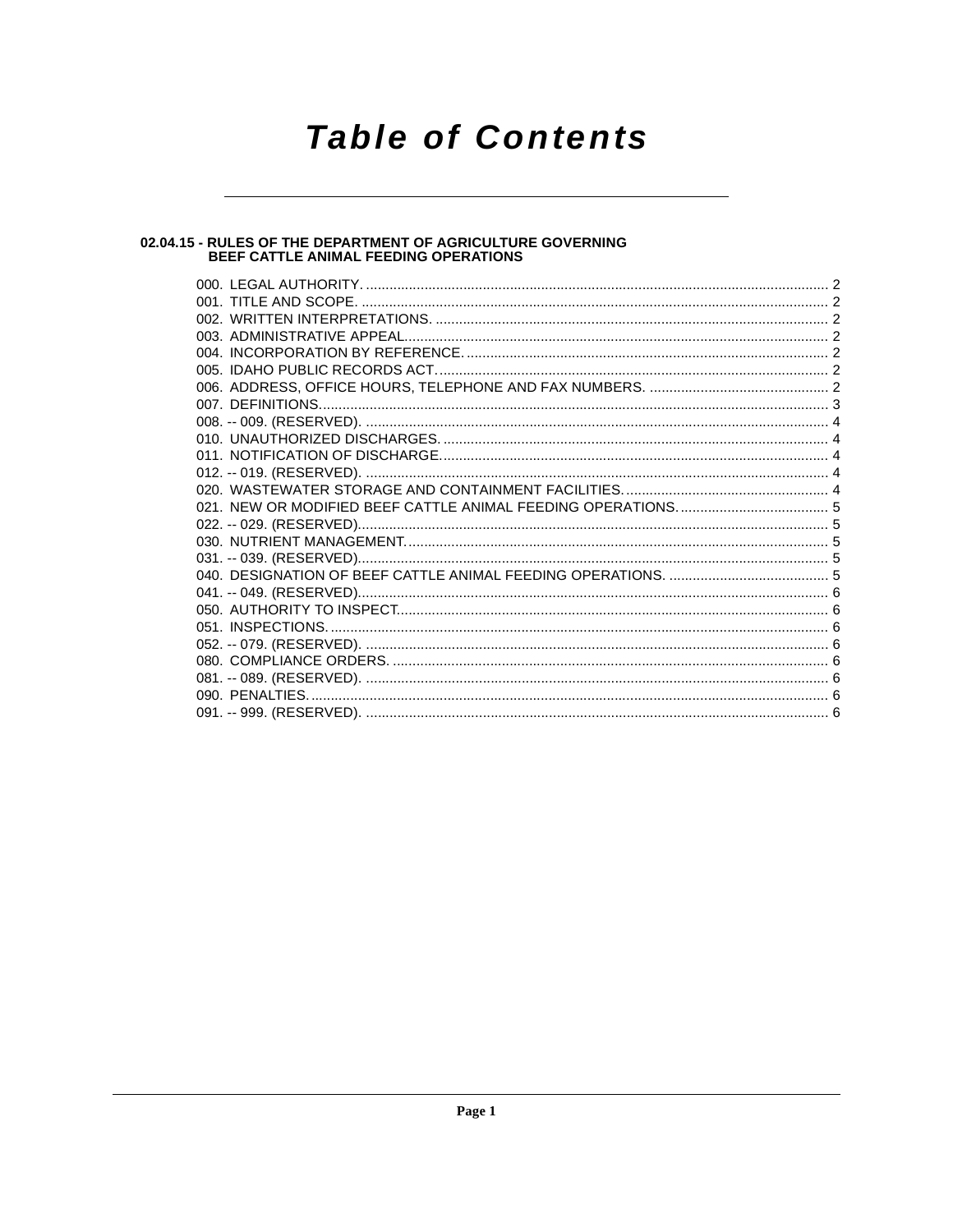### **IDAPA 02 TITLE 04 CHAPTER 15**

# <span id="page-1-0"></span>**02.04.15 - RULES OF THE DEPARTMENT OF AGRICULTURE GOVERNING BEEF CATTLE ANIMAL FEEDING OPERATIONS**

### <span id="page-1-1"></span>**000. LEGAL AUTHORITY.**

This chapter is adopted under the legal authority of Title 22, Chapter 1 and 49, Idaho Code. (3-16-01)

### <span id="page-1-2"></span>**001. TITLE AND SCOPE.**

**01. Title**. The title of this chapter is "Rules of the Department of Agriculture Governing Beef Cattle Feeding Operations". (3-16-01) Animal Feeding Operations".

**02. Scope**. These rules shall govern the design, function, and management practices of waste systems on beef cattle animal feeding operations. The official citation of this chapter is IDAPA 02.04.15.000 et seq. For example this section's citation is IDAPA 02.04.15.001. example this section's citation is IDAPA 02.04.15.001.

### <span id="page-1-3"></span>**002. WRITTEN INTERPRETATIONS.**

There are no written interpretations of these rules. (3-16-01)

### <span id="page-1-4"></span>**003. ADMINISTRATIVE APPEAL.**

|       | Persons may be entitled to appeal agency actions authorized under these rules pursuant to Title 67, Chapter 52, Idaho |
|-------|-----------------------------------------------------------------------------------------------------------------------|
| Code. | $(3-15-02)$                                                                                                           |

### <span id="page-1-5"></span>**004. INCORPORATION BY REFERENCE.**

Copies of these documents may be obtained from the Idaho State Department of Agriculture, 2270 Old Penitentiary<br>Road, PO Box 790, Boise, Idaho 83701. IDAPA 02.04.15 incorporates by reference: (3-16-01) Road, PO Box 790, Boise, Idaho 83701. IDAPA 02.04.15 incorporates by reference:

**[01. The 2000 Code of Federal Regulations \(CFR\) Title 40 Part 122 Section 122.23 and Part 122](http://www.access.gpo.gov/nara/cfr/waisidx_00/40cfrv14_00.html) [Appendix B](http://www.access.gpo.gov/nara/cfr/waisidx_00/40cfrv14_00.html).** (3-16-01)

**[02. The 1997](http://www.usda.gov) [United States Department of Agriculture Natural Resources Conservation Service](ftp://ftp.ftw.nrcs.usda.gov/pub/awmfh/chap10-app10d.pdf) [Agricultural Waste Management Field Handbook, Appendix 10 D](ftp://ftp.ftw.nrcs.usda.gov/pub/awmfh/chap10-app10d.pdf).** 

**[03. The 2000 American Society of Agricultural Engineers Standard EP393.3](http://asae.frymulti.com/)**. (3-16-01)

**[04. The 1999 Publication By The United States Department Of Agriculture, Natural Resource](http://www.usda.gov/) [Conservation Service, Conservation Practice Standard, Nutrient Management Code 590](http://www.usda.gov/)**. (3-16-01)

### <span id="page-1-6"></span>**005. IDAHO PUBLIC RECORDS ACT.**

These rules are public records and are available for inspection and copying at the department. (3-16-01)

## <span id="page-1-7"></span>**006. ADDRESS, OFFICE HOURS, TELEPHONE AND FAX NUMBERS.**

**01.** Physical Address. The central office of the Idaho State Department of Agriculture is located at Penitentiary Road, Boise, Idaho 83712-0790. (3-16-01) 2270 Old Penitentiary Road, Boise, Idaho 83712-0790.

**02. Office Hours**. Office hours are 8 a.m. to 5 p.m., Mountain Time, Monday through Friday, except designated by the state of Idaho. (3-16-01) holidays designated by the state of Idaho.

**03.** Mailing Address. The mailing address for the central office is Idaho State Department of are, P. O. Box 790, Boise, Idaho 83701. Agriculture, P. O. Box 790, Boise, Idaho 83701.

**04. Telephone Number**. The telephone number of the central office is (208) 332-8540. (3-16-01)

**05. Fax Number**. The fax number of the central office is (208) 334-4062. (3-16-01)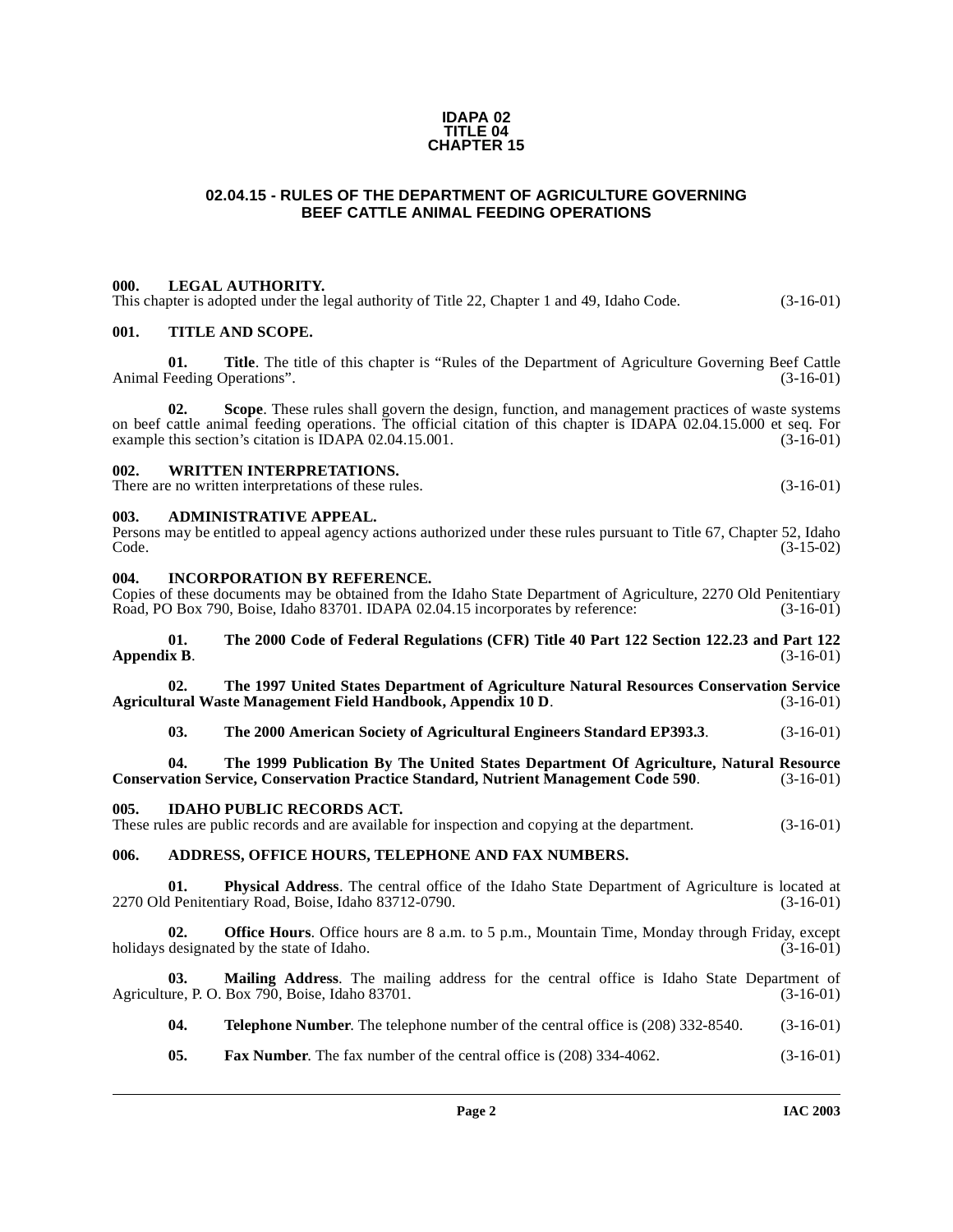### **IDAHO ADMINISTRATIVE CODE IDAPA 02.04.15 - Rules of the Department of Agriculture Governing Beef Cattle Animal Feeding Operations**

### <span id="page-2-4"></span><span id="page-2-0"></span>**007. DEFINITIONS.**

The following definitions shall apply in the interpretation and enforcement of this chapter. (3-16-01)

**01.** Animal. Bovidae, ovidae, suidae, equidae, captive cervidae, captive antilocapridae, camelidae, and (3-16-01) ratitidae. (3-16-01)

<span id="page-2-1"></span>**02. Animal Feeding Operation**. A lot or facility where slaughter or feeder cattle are confined and fed for a total of forty-five (45) days or more during any twelve (12) month period and crops, vegetation forage growth, or post harvest residues are not sustained in the normal growing season over any portion of the lot or facility.

 $(3-16-01)$ 

<span id="page-2-2"></span>**03. Beef Cattle Animal Feeding Operation**. An animal feeding operation, as defined in 40 CFR Section 122.23 and 40 CFR part 122, appendix B, which confines slaughter or feeder cattle. (3-16-01)

<span id="page-2-3"></span>**04. Best Management Practices**. Practices as defined in Title 22, Chapter 49, Idaho Code or other practices, techniques, or measures that are determined to be a cost-effective and practicable means of preventing or reducing pollutants from point or non-point sources to a level compatible with state environmental goals. (3-16-01)

**05. Compost**. A biologically stable material derived from the biological decomposition of organic (3-16-01) matter.  $(3-16-01)$ 

<span id="page-2-6"></span><span id="page-2-5"></span>**06. Director.** The Director of the Idaho State Department of Agriculture. (3-16-01)

**07. Discharge**. Release of process wastewater or manure from a beef cattle animal feeding operation to f the state. (3-16-01) waters of the state.

**08. Land Application**. The spreading on, or incorporation of manure or process wastewater into the soil. (3-16-01)

**09. Manure**. Animal excrement generated on a beef cattle animal feeding operation that may also bedding, spilled feed, water, or soil. (3-15-02) contain bedding, spilled feed, water, or soil.

**10. Modified**. Structural changes and alterations to the wastewater storage containment facility, which would require increased storage or containment capacity or such changes, which would alter the function of the wastewater storage or containment facility. (3-16-01) wastewater storage or containment facility.

<span id="page-2-7"></span>**11. Non-Compliance**. A practice or condition that causes an unauthorized discharge or a practice or a practice or condition that causes an unauthorized discharge. (3-16-01) condition that if left uncorrected will cause an unauthorized discharge.

<span id="page-2-8"></span>**12. Nutrient Management Plan**. A plan prepared in conformance with the nutrient management standard or other equally protective standard for managing the amount, source, placement, form, and timing of the land application of nutrients or soil amendments. (3-16-01)

**13. Nutrient Management Standard**. The 1999 publication by the United States Department of Agriculture Natural Resources Conservation Service, Conservation Practice Standard, Nutrient Management Code 590, or other equally protective standard approved by the Director. (3-16-01) 590, or other equally protective standard approved by the Director.

**14. Operate**. Confining and feeding slaughter or feeder cattle in the state of Idaho. (3-16-01)

**15. Operator**. The person who has power or authority to manage, or direct, or has financial control of a le animal feeding operation. (3-16-01) beef cattle animal feeding operation.

**16. Person**. Any individual association, partnership, firm, joint stock company, joint venture, trust, estate, political subdivision, public or private corporation, state, or federal governmental department, agency or instrumentality, or any legal entity, which is recognized by law as the subject of rights and duties. (3-16 instrumentality, or any legal entity, which is recognized by law as the subject of rights and duties.

**17. Process Wastewater**. Any water generated on a beef cattle animal feeding operation that comes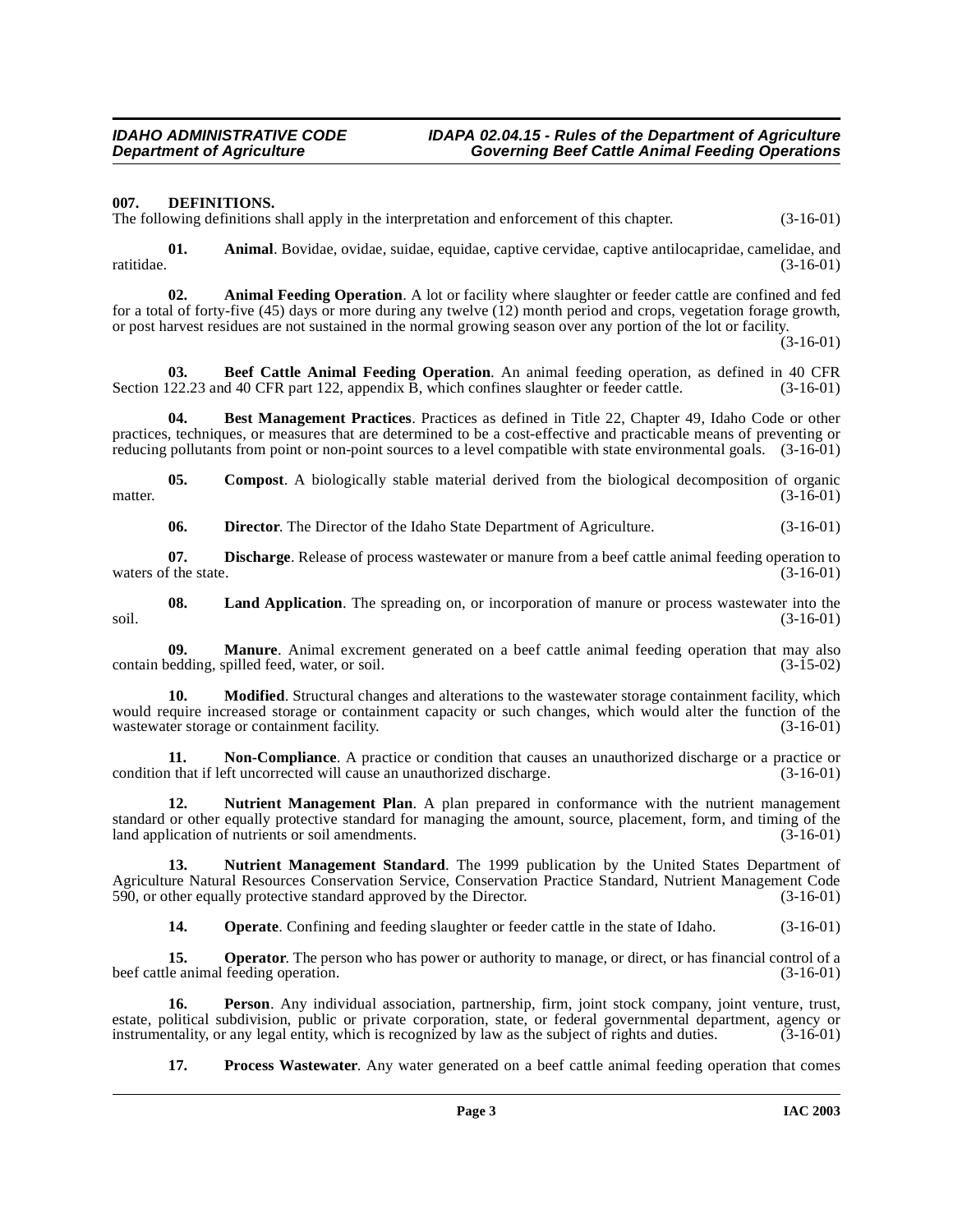## **IDAHO ADMINISTRATIVE CODE IDAPA 02.04.15 - Rules of the Department of Agriculture**<br>Governing Beef Cattle Animal Feeding Operations **Governing Beef Cattle Animal Feeding Operations**

into contact with manure, compost, bedding, or feed, and runoff. (3-15-02)

**18.** Runoff. Any precipitation that comes into contact with manure, compost, bedding, or feed on a beef cattle animal feeding operation. (3-15-02)

<span id="page-3-7"></span>**19.** Slaughter Or Feeder Cattle. All cattle except those cattle located on a dairy farm permitted by the Idaho State Department of Agriculture pursuant to IDAPA 02.04.14, "Rules of the Department of Agriculture Governing Dairy Waste." (3-16-01)

<span id="page-3-8"></span>**20. Unauthorized Discharge**. A discharge of process wastewater or manure from a beef cattle animal feeding operation to surface waters of the state that is not authorized by a National Pollutant Discharge Elimination System permit issued by the United States Environmental Protection Agency, or the release of process wastewater or manure from a beef cattle animal feeding operation, to waters of the state, that does not meet the requirements of the act or water quality standards. (3-16-01)  $(3-16-01)$ 

<span id="page-3-11"></span>**21. Wastewater Storage And Containment Facility**. That portion of a beef cattle animal feeding operation where manure or process wastewater is stored or collected. This may include corrals, feeding areas, waste collection systems, waste conveyance systems, waste storage ponds, waste treatment lagoons and evaporative ponds.  $(3-16-01)$ 

**22. Waters Of The State**. All surface and ground water located within the boundaries of the state or boundary streams, rivers and lakes except for private waters as defined in Title 42, Chapter 2, Idaho Code. (3-16-01)

## <span id="page-3-0"></span>**008. -- 009. (RESERVED).**

# <span id="page-3-9"></span><span id="page-3-1"></span>**010. UNAUTHORIZED DISCHARGES.**

Unauthorized discharges of manure or process wastewater from beef cattle animal feeding operations or land application sites owned or controlled by a beef cattle animal feeding operation are prohibited. (3-16-01)

### <span id="page-3-5"></span><span id="page-3-2"></span>**011. NOTIFICATION OF DISCHARGE.**

<span id="page-3-6"></span>**01. Notification Within Twenty-Four Hours of Discharge**. Within twenty-four (24) hours of learning of a discharge, the operator of a beef cattle animal feeding operation shall verbally notify the Director of such a discharge. (3-16-01) discharge. (3-16-01)

**02. Written Notification Within Five Days**. If the Idaho Department of Agriculture has not begun a discharge investigation within five (5) days of the verbal notification to the director, the operator shall submit a written report to the Director which includes: (3-16-01)

<span id="page-3-12"></span>**a.** A description of the discharge, a description of the flow path to the receiving water body;

(3-16-01)

**b.** An estimation of the flow rate and volume discharged;  $(3-16-01)$ 

**c.** The period of discharge, including dates and times, and if not already corrected, the anticipated discharge is expected to continue; and  $(3-16-01)$ time the discharge is expected to continue; and

<span id="page-3-10"></span>**d.** Steps taken to reduce, eliminate and prevent recurrence of the discharge.  $(3-16-01)$ 

# <span id="page-3-3"></span>**012. -- 019. (RESERVED).**

# <span id="page-3-4"></span>**020. WASTEWATER STORAGE AND CONTAINMENT FACILITIES.**

**01. Wastewater Storage And Containment Facilities**. All beef cattle animal feeding operations where process wastewater leaves the confinement area and has the potential to impact surface water or be in violatation of state water quality standards shall have wastewater storage and containment facilities designed, constructed, operated, and maintained sufficient to contain: (3-16-01) constructed, operated, and maintained sufficient to contain: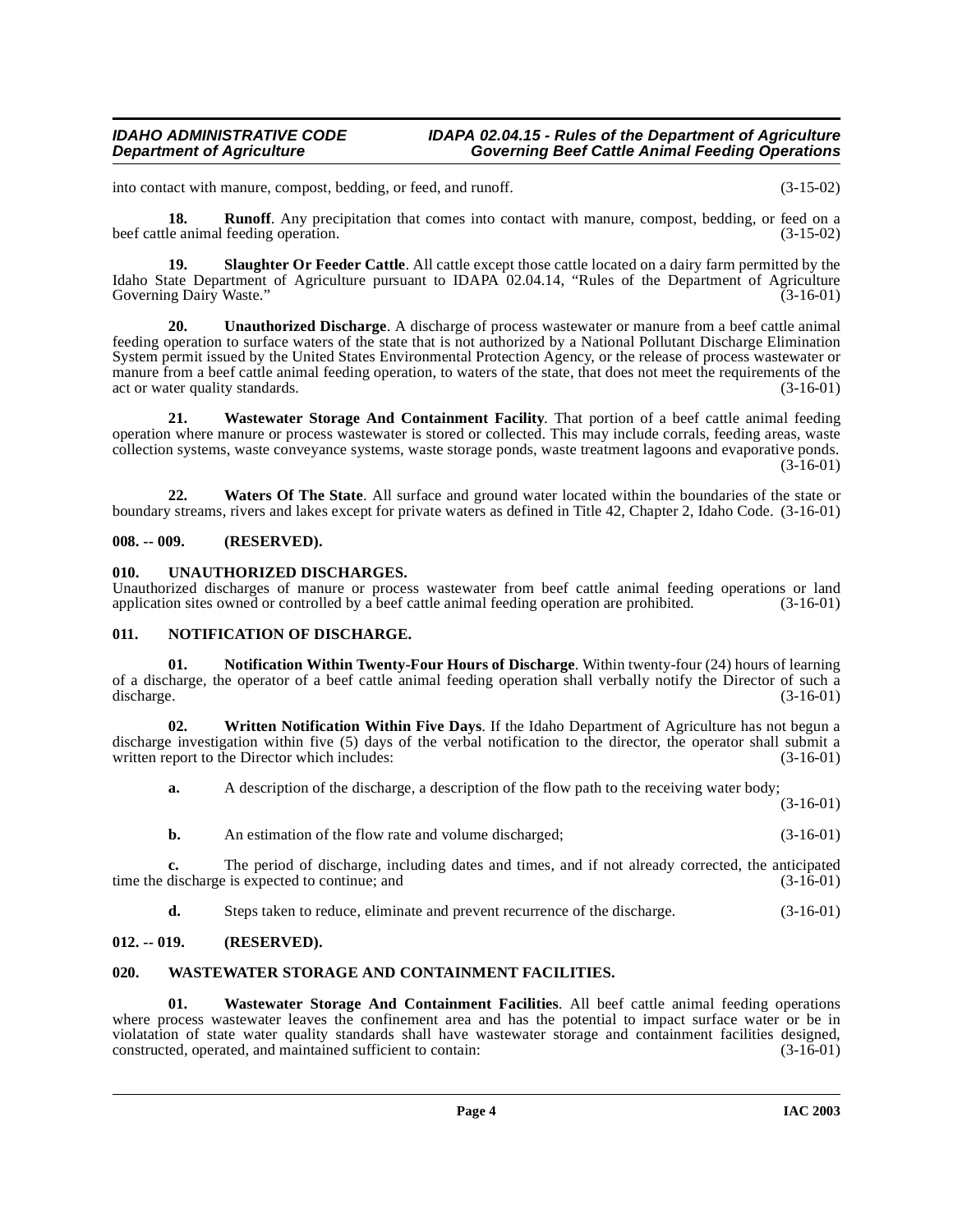**a.** All process wastewater generated on the facility during the non-land application season; and (3-16-01)

<span id="page-4-5"></span>**b.** The runoff from a twenty-five (25) year, twenty-four (24) hour rainfall event; and (3-16-01)

**c.** Either three (3) inches of runoff from the accumulation of winter precipitation or the amount of runoff from the accumulation of precipitation from a one-in-five  $(1 \text{ in } 5)$  year winter.  $(3-16-01)$ 

**02. All Substances Entering Wastewater Storage And Containment Facilities**. All substances entering wastewater storage and containment facilities shall be composed of manure and process wastewater from the operation of the beef cattle animal feeding operation. The disposal of any other materials into a wastewater storage<br>and containment facility, including, but not limited to, human waste, is prohibited. (3-16-01) and containment facility, including, but not limited to, human waste, is prohibited.

# <span id="page-4-10"></span><span id="page-4-0"></span>**021. NEW OR MODIFIED BEEF CATTLE ANIMAL FEEDING OPERATIONS.**

Each new or modified beef cattle animal feeding operation shall design and construct wastewater storage and containment facilities completed after July 1, 2000, in accordance with the engineering standards and specifications contained in the Natural Resources Conservation Service Agricultural Waste Management Field Handbook, Appendix 10D or the American Society of Agricultural Engineers Standard EP393.3, or other equally protective standards approved by the Director. (3-16-01) standards approved by the Director.

# <span id="page-4-1"></span>**022. -- 029. (RESERVED).**

# <span id="page-4-11"></span><span id="page-4-2"></span>**030. NUTRIENT MANAGEMENT.**

Each beef cattle animal feeding operation shall submit a nutrient management plan for land owned or controlled by the operator, which conforms to the nutrient management standard and addresses odors generated in excess of odors normally associated with raising beef cattle in Idaho, to the Director for approval. (3-15-02)

<span id="page-4-7"></span>**01. Existing Beef Cattle Animal Feeding Operations**. Beef cattle animal feeding operations that are operating on or before July 1, 2000 shall submit a nutrient management plan to the director for approval no later than January 1, 2005. The Director shall respond to or approve such plan in writing within forty-five (45) days of submission.  $(3-15-02)$ 

<span id="page-4-9"></span>**02. New Beef Cattle Animal Feeding Operations**. Any new beef cattle animal feeding operation commencing operations after July 1, 2000 shall not operate prior to the Director's approval of a nutrient management<br>plan. The Director shall respond to or approve such plan within forty-five (45) days of submission. (3-15 plan. The Director shall respond to or approve such plan within forty-five (45) days of submission.

<span id="page-4-8"></span>**03. Implementation of a Nutrient Management Plan**. Failure to implement an approved nutrient nent plan is a violation of these rules. management plan is a violation of these rules.

# <span id="page-4-3"></span>**031. -- 039. (RESERVED).**

# <span id="page-4-6"></span><span id="page-4-4"></span>**040. DESIGNATION OF BEEF CATTLE ANIMAL FEEDING OPERATIONS.**

**Designation Of Animal Feeding Operations**. The director, on a case by case basis, may designate any animal feeding operation that confines slaughter or feeder cattle as a beef cattle animal feeding operation if, after an inspection, the Director determines that the animal feeding operation is a significant contributor of pollution to waters of the state. The designation shall be provided to the operator of the animal feeding operation in writing setting forth the basis for the Director's decision. When designated, these operations shall be considered existing beef cattle animal feeding operations. The Director shall consider the following factors when making such designation:

(3-15-02)

**a.** Size of the animal feeding operation and the amount of manure, process wastewater, and runoff reaching waters of the state; (3-15-02)

- **b.** Location of the animal feeding operation relative to waters of the state; (3-15-02)
- **c.** Means of conveyance of manure, process wastewater, and runoff into waters of the state; and (3-15-02)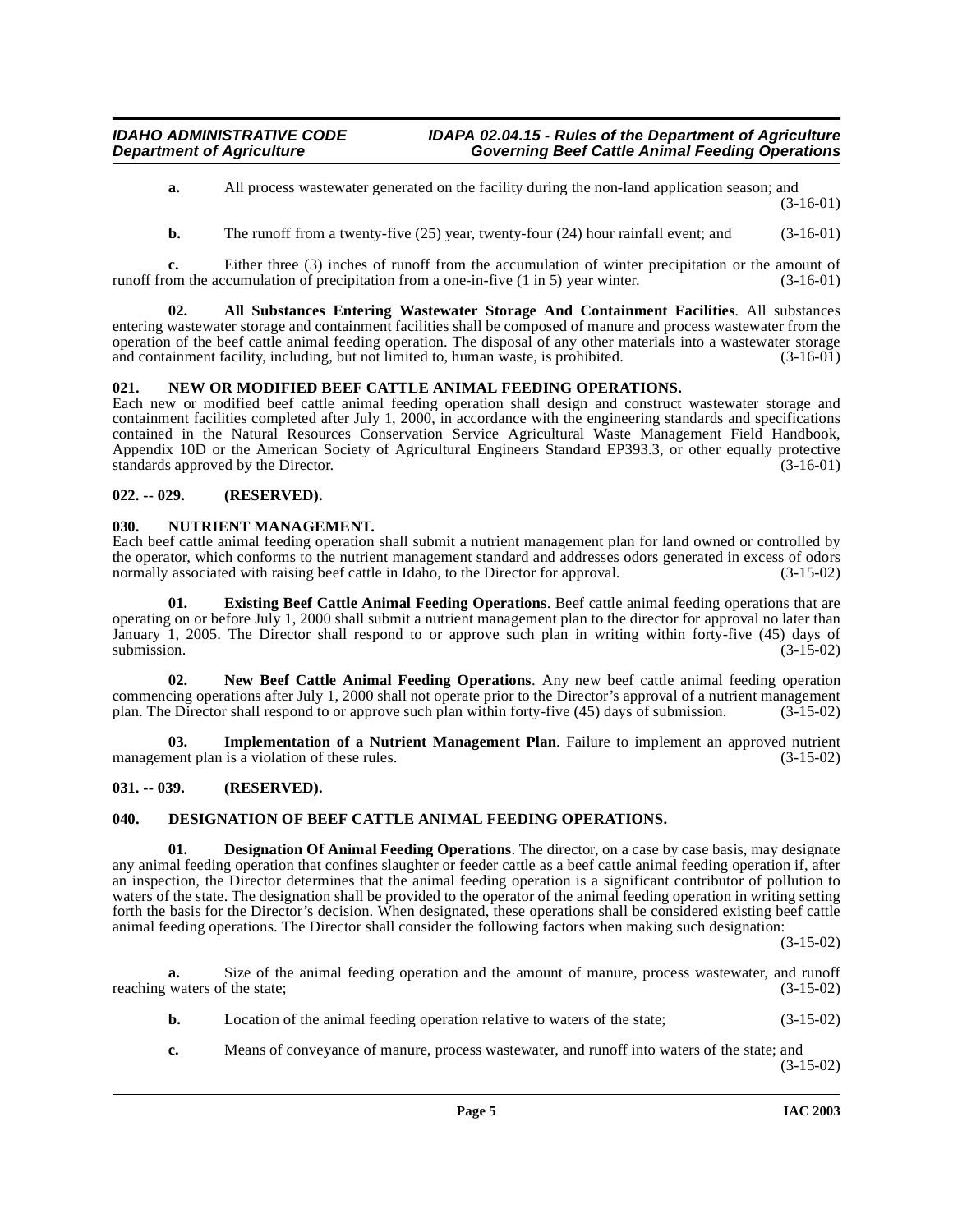**d.** Slope, vegetation, precipitation, and other factors affecting the likelihood or frequency of discharge re, process was tewater, or runoff into waters of the state. (3-15-02) of manure, process wastewater, or runoff into waters of the state.

<span id="page-5-12"></span>**02. Redesignation Of A Beef Cattle Animal Feeding Operation**. Upon request by the operator, the Director shall redesignate a facility previously designated under Section 040, if the facility is no longer a significant contributor of pollution to waters of the state. Such redesignation shall be provided to the operator in writing.

(3-15-02)

## <span id="page-5-0"></span>**041. -- 049. (RESERVED).**

## <span id="page-5-8"></span><span id="page-5-1"></span>**050. AUTHORITY TO INSPECT.**

The Director or his designee is authorized to inspect any animal feeding operation that confines slaughter or feeder cattle in accordance with Title 22, Chapter 49, Idaho Code, to ensure compliance with these rules. The Director shall comply with the operation's biosecurity protocol so long as the protocol does not inhibit reasonable access to:

(3-16-01)

**01**. **Entry**. Enter at reasonable times upon the premises of an operation or where records are kept.  $(3 - 16 - 01)$ 

**02.** Access To Records. Have access to and copy any records that must be kept in accordance with these rules.  $(3-16-01)$ these rules.  $(3-16-01)$ 

**03.** Sample Or Monitor. Sample substances or monitor parameters directly related to these rules. (3-16-01)

<span id="page-5-10"></span>**04.** Inspections. Inspect any facility or land application site owned or controlled by the operator. (3-15-02)

### <span id="page-5-2"></span>**051. INSPECTIONS.**

Each beef cattle animal feeding operation shall be inspected annually or at intervals sufficient to determine that the facility is being operated and managed to prevent an unauthorized discharge. Inspections may include evaluating effectiveness of best management practices, collecting samples, taking photographs, video taping facilities or collecting other information as necessary. An official inspection report form shall be completed at the time of the inspection and a copy provided to the operator.

# <span id="page-5-3"></span>**052. -- 079. (RESERVED).**

# <span id="page-5-9"></span><span id="page-5-4"></span>**080. COMPLIANCE ORDERS.**

When the Director identifies items of non-compliance or unauthorized discharges, the deficiencies will be noted and discussed with the operator. Unauthorized discharges shall be corrected immediately, or as soon as possible as determined by the Director. Appropriate corrective actions will be identified and scheduled informally. Formal compliance orders shall be developed, as the Director deems necessary as provided by Section 22-4909, Idaho Code.  $(3-16-01)$ 

# <span id="page-5-5"></span>**081. -- 089. (RESERVED).**

# <span id="page-5-11"></span><span id="page-5-6"></span>**090. PENALTIES.**

Failure to comply with any provision of these rules or any formal compliance order of the Director shall be a violation of these rules. Such violation may subject the operator to an administrative enforcement action or a civil enforcement action in district court and a civil penalty not to exceed ten thousand dollars (\$10,000) per violation or one thousand dollars (\$1,000) for each day of a continuing violation as provided in Title 22, Chapter 49, Idaho Code. Civil penalties collected shall be deposited in the state treasury and credited to the State School Building Fund.

(3-16-01)

<span id="page-5-7"></span>**091. -- 999. (RESERVED).**